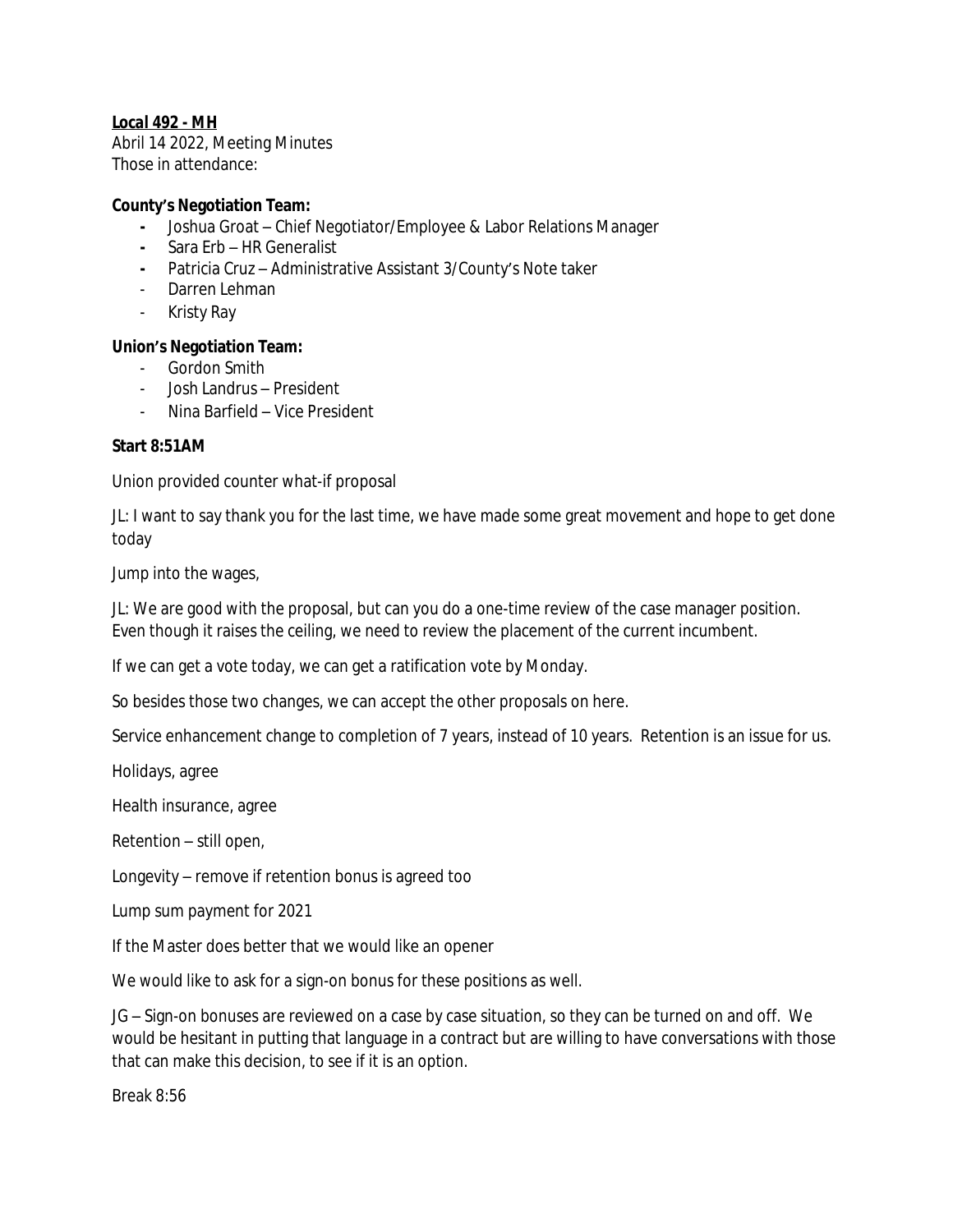#### Return 9:29

JG – one thing that I realized hasn't been wrapped up was an edited lag pay proposal, the prior mindset was that we were going to move to every other week, but after further review we realized we may not be able to find a system that will be able to do that and accurately determine rates for DRS. Still the same info for implementation, 6 month heads up, and 60 day notice for extension.

## So to you counter what-if

Current case manager position, we reviewed her account, we realized that if we had completed contract negotiations earlier, she would have gotten her step increase and move to step 2 on the new scale and after placement

GS -what about 1/1/2022,

JG – the answer is no,

Retention bonus – We are willing to keep it every other at the same rates or each year at \$2,000/yr (still \$6,000 sum for the entire agreement).

Master contract – we are ok with a wage opener, year for year comparison.

Lump sum payment, the answer is no, but we have something to talk to you. We had previously asked you about extending the contract, to July 2025. We will offer you a \$1,000 for agreeing to the extension, we can pay it now or on 1/1/2025. We are open to either way but wanted to leave it up to your group.

GS – Questions

Sign-on bonus? This will be done outside of the contract.

Break – 9:41

Return – 10:12

GS – Retention bonus, would like the \$2000 per year.

We are packaging up some things –

Counter

Retro – 2/1/2022, one additional step beyond our proposal, instead of the 2% lump sum and instead of the \$1,000 for extension, what about a 1.5% COLA for 2025.

Back – 10:27

JG – we accept the 1.5 COLA for 2025

On the case manager – we cannot do this, hired off the street we would do step 1, so best we can do is placing her at Step #2

\$500 ratification pay if passed on the first attempt.

Back 10:38